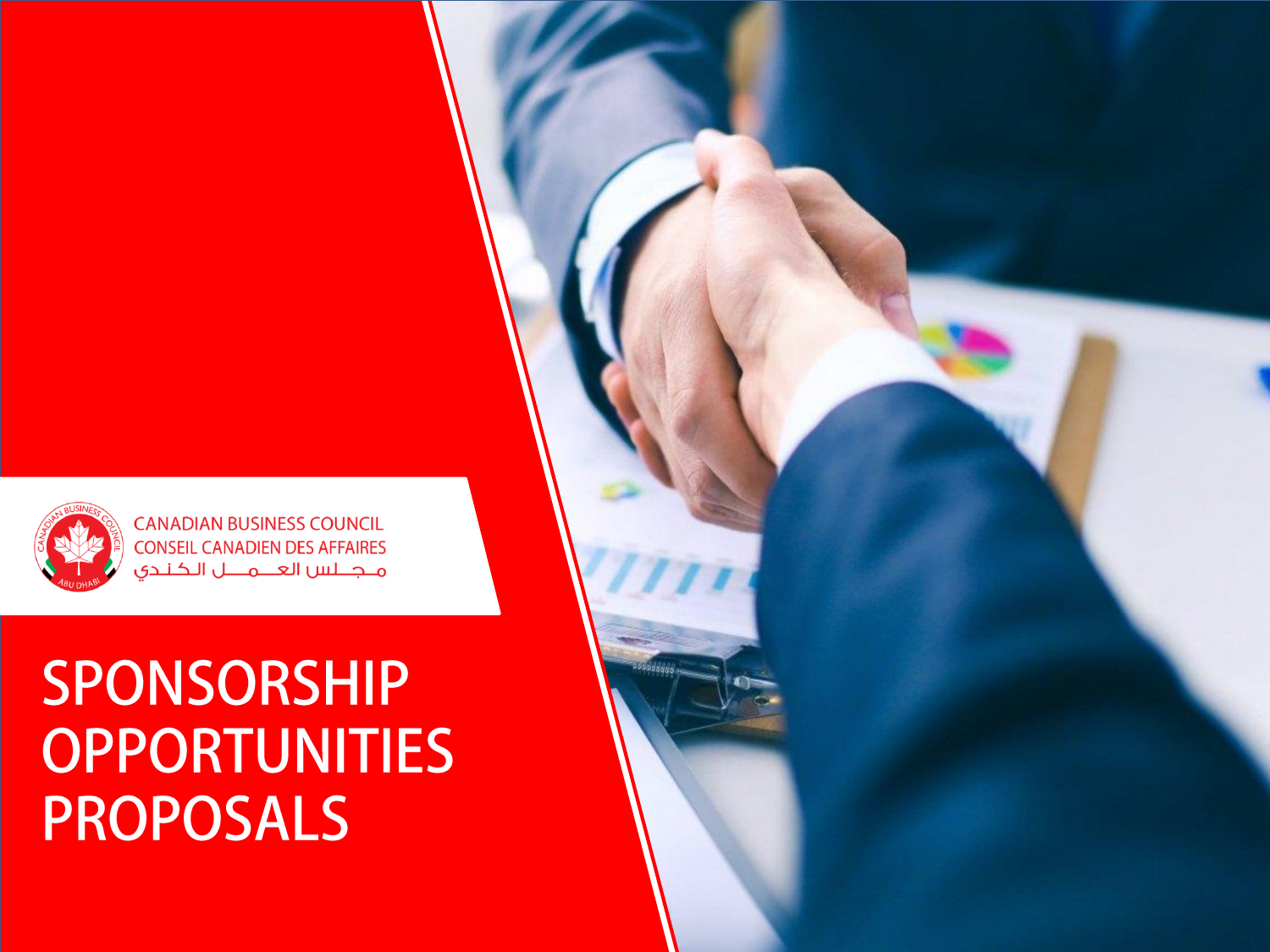**Boost your organization's visibility in the UAE market**

**Gain access to senior decision-makers, influencebrokers and opinion-leaders in the UAE**

**Why Sponsor CBC Events?**

**Increase your business opportunities through the CBC network by interacting with additional business councils and with the business community in the UAE**

**Continue to build on the excellent relationship your firm established with the CBC, the UAE and Canada**

**Provide a forum for you to regularly meet CBC members and guests to exchange information**



### **The Canadian Business Council (CBC) Abu Dhabi**

would like your company to serve as an annual valuable partner of the council. Our mission is to help you leverage the CBC's Event Sponsorship and integrate it in your marketing strategy to achieve maximum return on your investment.

Continue



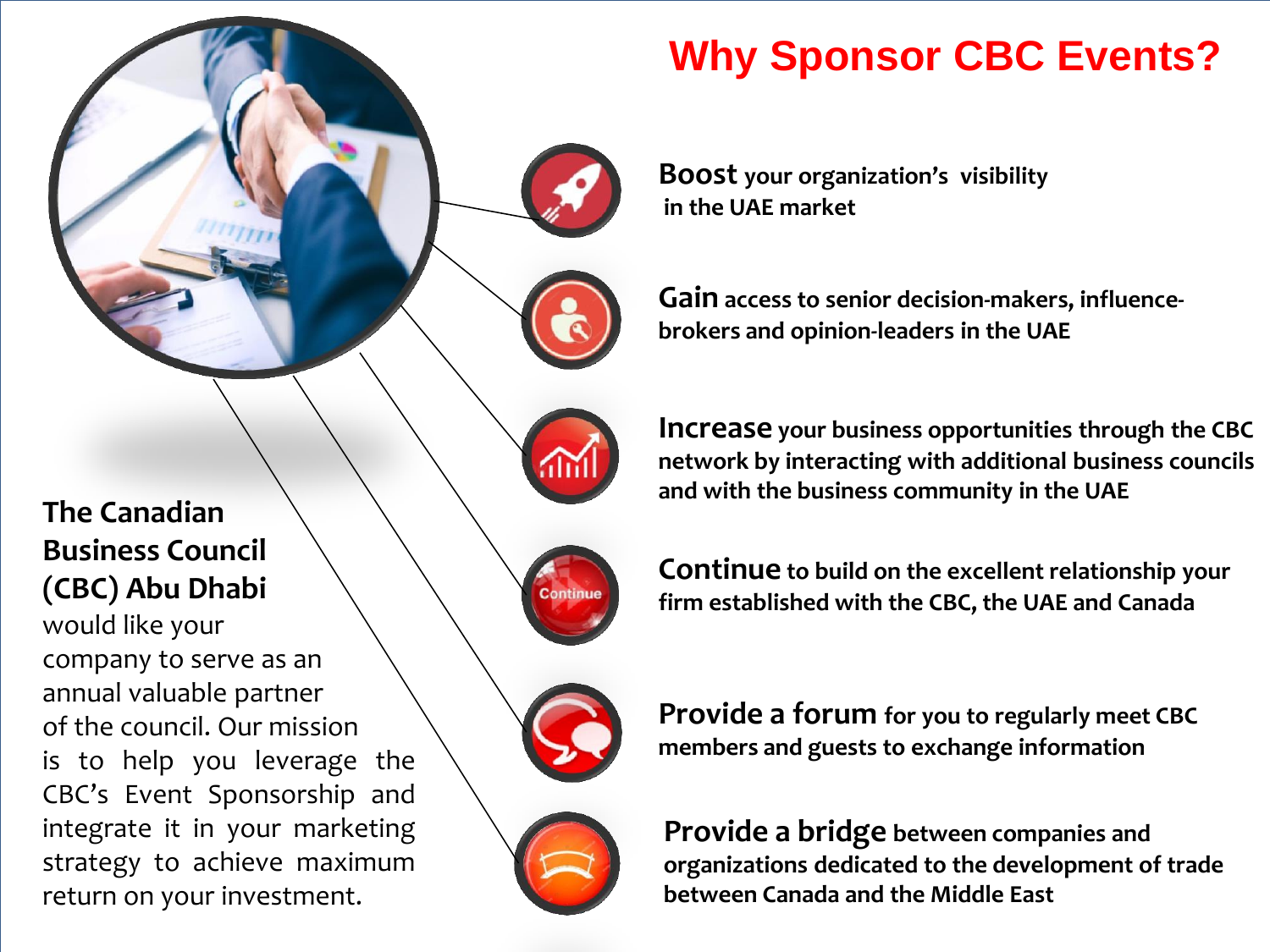

# **Maple Leaf Ball**

The Canadian Business Council (CBC) Abu Dhabi will host the Maple Leaf Ball (MLB) 2020. This event celebrates the distinguished Canadian and U.A.E. companies in Abu Dhabi.

H.E. Sheikh Nahayan Mabarak Al Nahayan, Cabinet Member and Minister of Tolerance of the UAE has patronaged and was the guest speaker for MLB 2017, 2018 and 2019.



 $\ddot{\circ}$ 

 $\bullet$ 

**20 March 2020 Friday**

**6:30pm until late**

**Jumeirah at Saadiyat Island**

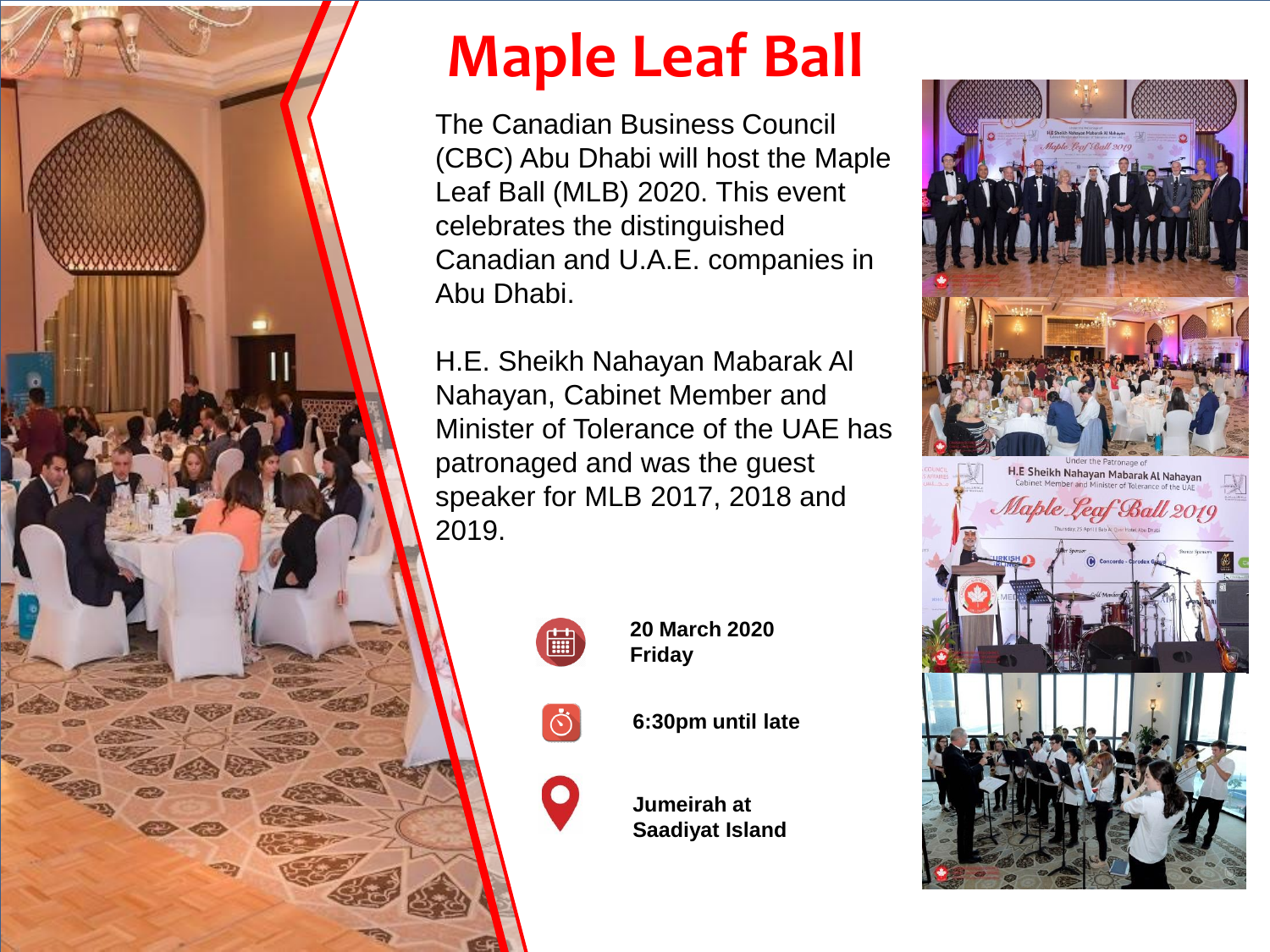### **Maple Leaf Ball**

''



**Previous Sponsors**

- H.E. Sheikh Nahayan Mabarak Al Nahayan, Cabinet Member and Minister of Tolerance of the UAE
- Musabbeh Al Kaabi, Chief Executive Officer of Mubadala Petroleum & Petrochemicals
	- H.E. Masud Husain, Ambassador of Canada in the UAE
- Emmanuel Kamarianakis, Consul General of Canada to Dubai and the Northern Emirates
	- Chairpersons of AmCham Abu Dhabi and British Business Group Abu Dhabi, Canadian Business Council Dubai
		- Raoul Awad, Deputy Director General of Federal Authority for Nuclear Regulation
		- Fadi Khoury, Managing Director of Bank of Montreal
		- Andre Sayegh, Deputy CEO & Group Head of Corporate & Investment Banking of First Abu Dhabi Bank • Keith Stoodley, CEO of PAL Aerospace (UAE)

#### **High Profile Guests**